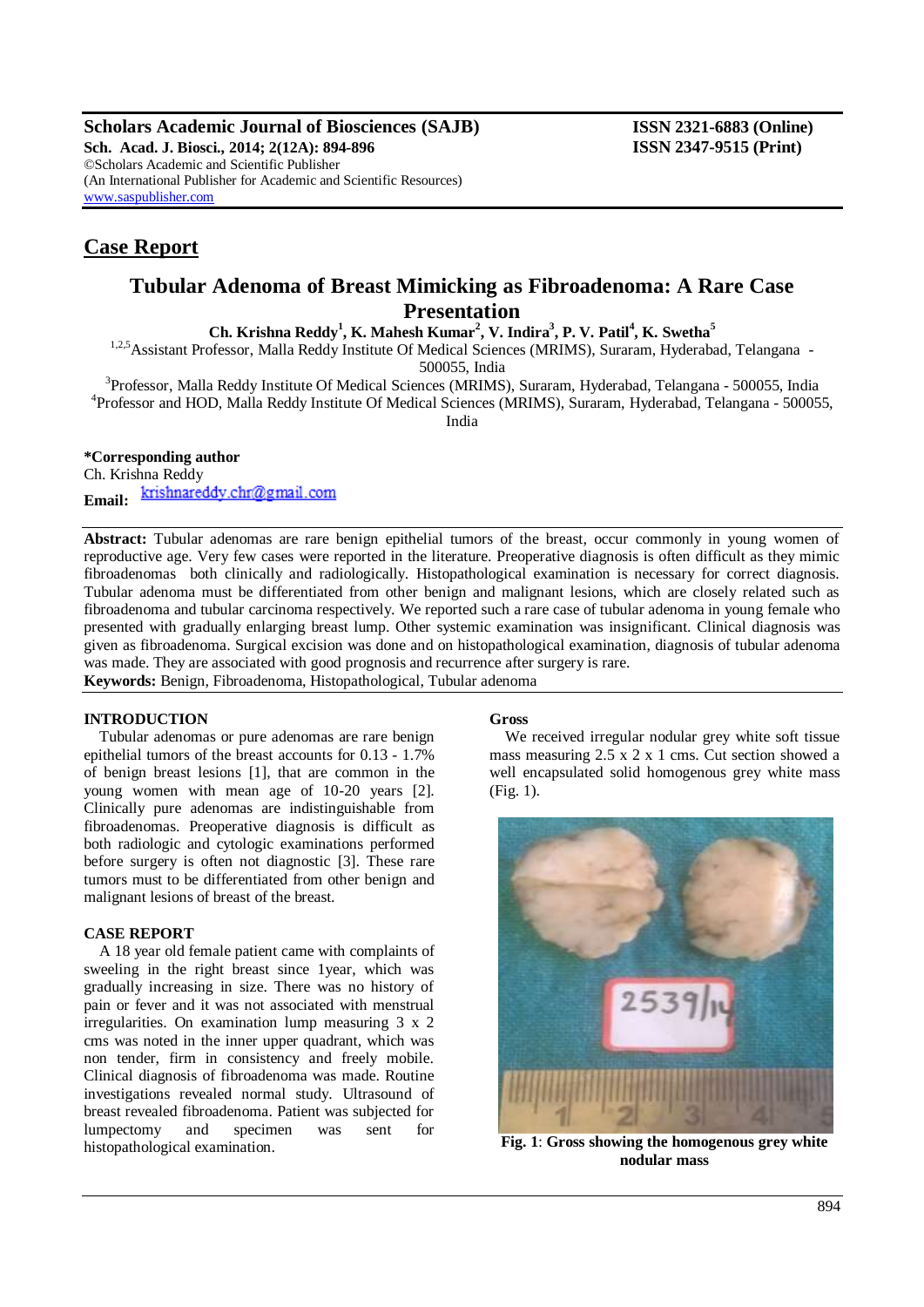### **Microscopy**

Multiple sections studied showed closely packed tubular structures lined by the inner cuboidal epithelium and outer attenuated myoepithelial layer surrounded by the scant intervening stroma (Fig. 2-4). Based on these findings diagnosis of Tubular adenoma was confirmed.



**Fig. 2: H & E 4X with the tumor tissue arranged in nodular pattern**



**Fig. 3: H&E 10X showing the tightly packed tubules with little intervening stroma**



**Fig. 4: H&E 40X showing double layered tubules with scant stroma.**

### **DISCUSSION**

Tubular adenoma is a rare benign epithelial tumor of the breast, first described as a distinctive entity in 1968 by Persaud *et al*. [4, 5]. They are considered variants of pericanalicular fibroadenomas with an exceptionally prominent or florid adenosis like epithelial proliferation. Tubular breast adenomas most often affect young women of reproductive age, but not associated with oral contraceptive treatment or pregnancy; rare in postmenopausal women. Clinically they may be asymptomatic, may be detected occasionally during mammography or during a physical examination as a palpable mass and are gradually increasing. Preoperative diagnosis of them is often difficult because clinical and radiological studies are non specific and are similar to fibroadenomas [5]. Histopathological examination is the definitive test for confirming the diagnosis.

In gross, tubular adenoma is well circumscribed with solid homogenous to finely nodular tan yellow cut surface and firm consistency, and tends to be softer than fibroadenoma. Histologically, it is characterized by the presence of closely packed homogenous acinar and tubular epithelial components with sparse intervening stroma [6]. These lesions are to be differentiated from other benign lesions like fibroadenoma and lactating adenomas and malignant lesion like tubular carcinoma. Fibroadenomas are composed of ducts surrounded by the abundant fibromyxoid stroma in contrast, tubular adenomas are composed of tightly packed tubules with scant stroma. Lactating adenomas are associated with pregnancy and lactation and are easily differentiated from tubular adenomas based on relevant clinical history and composed of the luminal epithelial cells of the enlarged acini have vacuolated cytoplasm and enlarged round nuclei and luminal secretion. The cells have prominent nucleoli and increase mitotic activity which are common in lactation. There is no intraluminal epithelial proliferation [7]. Tubular carcinomas are differentiated from tubular adenomas by invasion into the stroma.

The true nature of the neoplasm remains controversial. Some researchers supported a common histogenesis for Tubular adenoma, Lactating adenoma and Fibroadenoma reporting that the lesion is simply an extreme variant of Fibroadenoma. An immunohistochemical study of both lesions reported that several cell components of both epithelial and mesenchymal origin were involved in the genesis of tubular adenomas [8]. Combined tubular adenoma and fibroadenoma account for 4% of all benign lesions and around 11% of breast adenomas. Surgical excision is the choice of treatment that is often necessary even for the confirmation of the diagnosis [9]. Recurrence after complete excision is rare and hence has good prognosis.